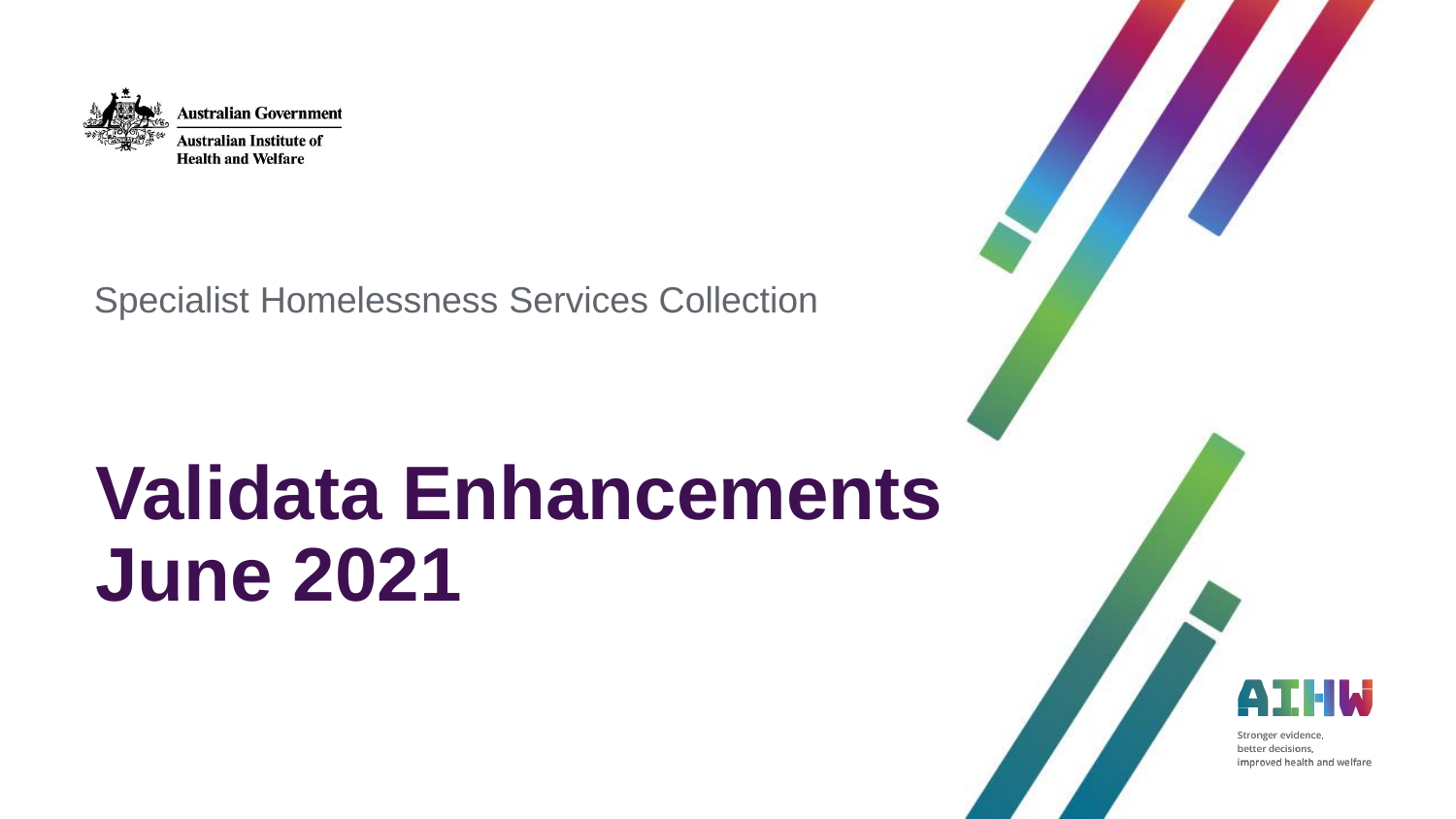# <span id="page-1-0"></span>**Content**

This information pack provides details on enhancements being applied to Validata™ in June 2021.

- [Overview of Validata](#page-2-0)<sup>TM</sup> enhancements
- [New validation 'status' types](#page-3-0)
- [Why are these enhancements being made](#page-4-0)
- [Trying to load extracts out of order](#page-5-0)
- [Example of 'Paused validation' status in Validata](#page-6-0)<sup>TM</sup>
- [Cancel validation for an extract](#page-7-0)
- [Resubmitting a prior month's extract](#page-9-0)
- [Example of 'Invalidated' status in Validata](#page-11-0)<sup>TM</sup>
- [Summary](#page-12-0)
- [AIHW support](#page-13-0)



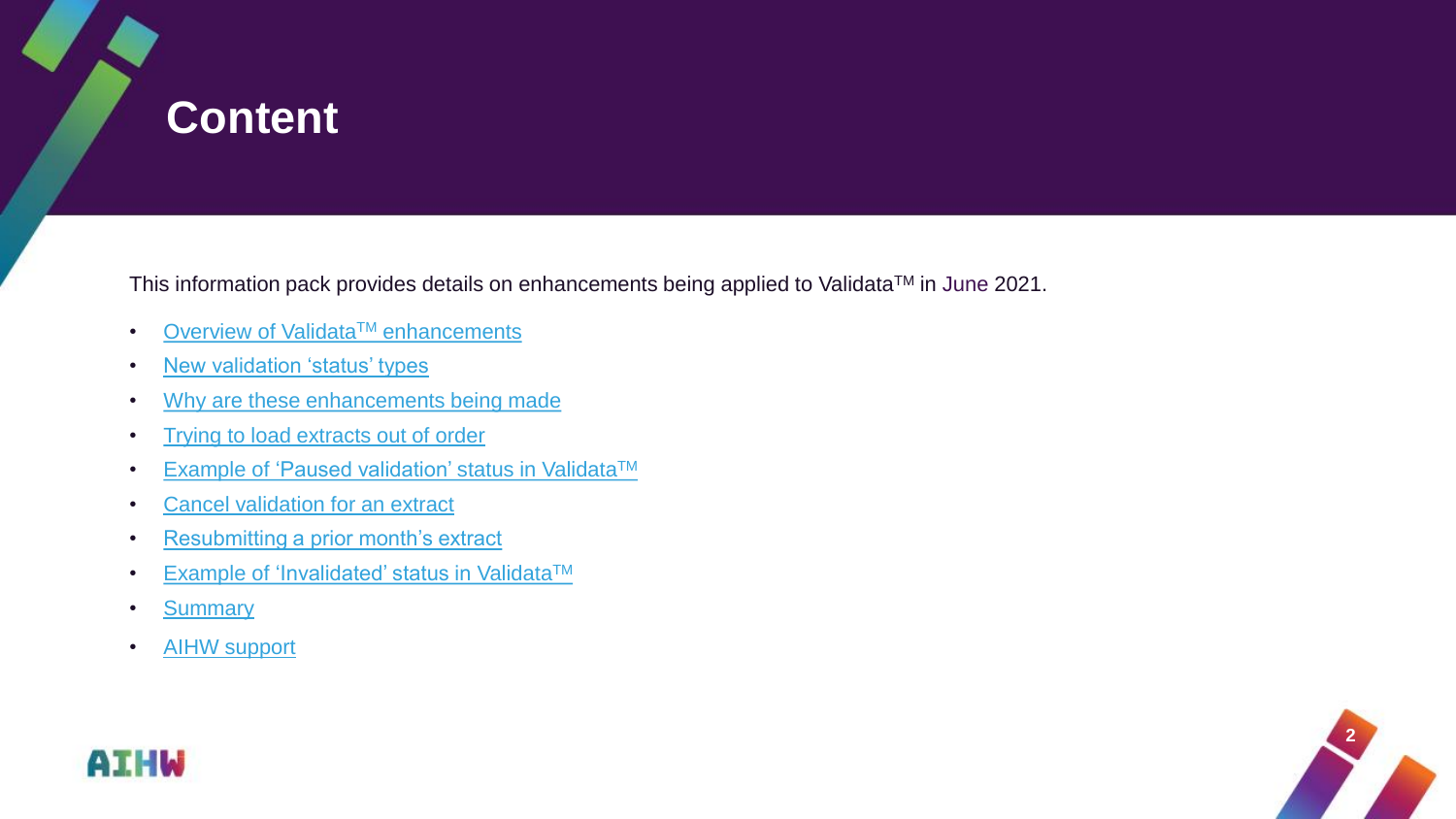# <span id="page-2-0"></span>**Overview of ValidataTM enhancements**



- 1. Validata<sup>TM</sup> will only validate an extract IF the extract for the previous month has been submitted (i.e. the status for the previous month is 'Submitted'). An extract that cannot be validated for this reason will be given a status of 'Paused validation'.
- 2. If you resubmit a different extract for a previous month, Validata<sup>TM</sup> will automatically change the status of submitted extracts for months subsequent to the resubmitted month. The new status for these extracts will be 'Invalidated'.
- 3. An extract with a status of 'Paused validation' (see point 1) can be cancelled. This may be appropriate if you know that the extract for the previous month is going to be changed.

These following page indicates the new values for the validation status that an extract can have.



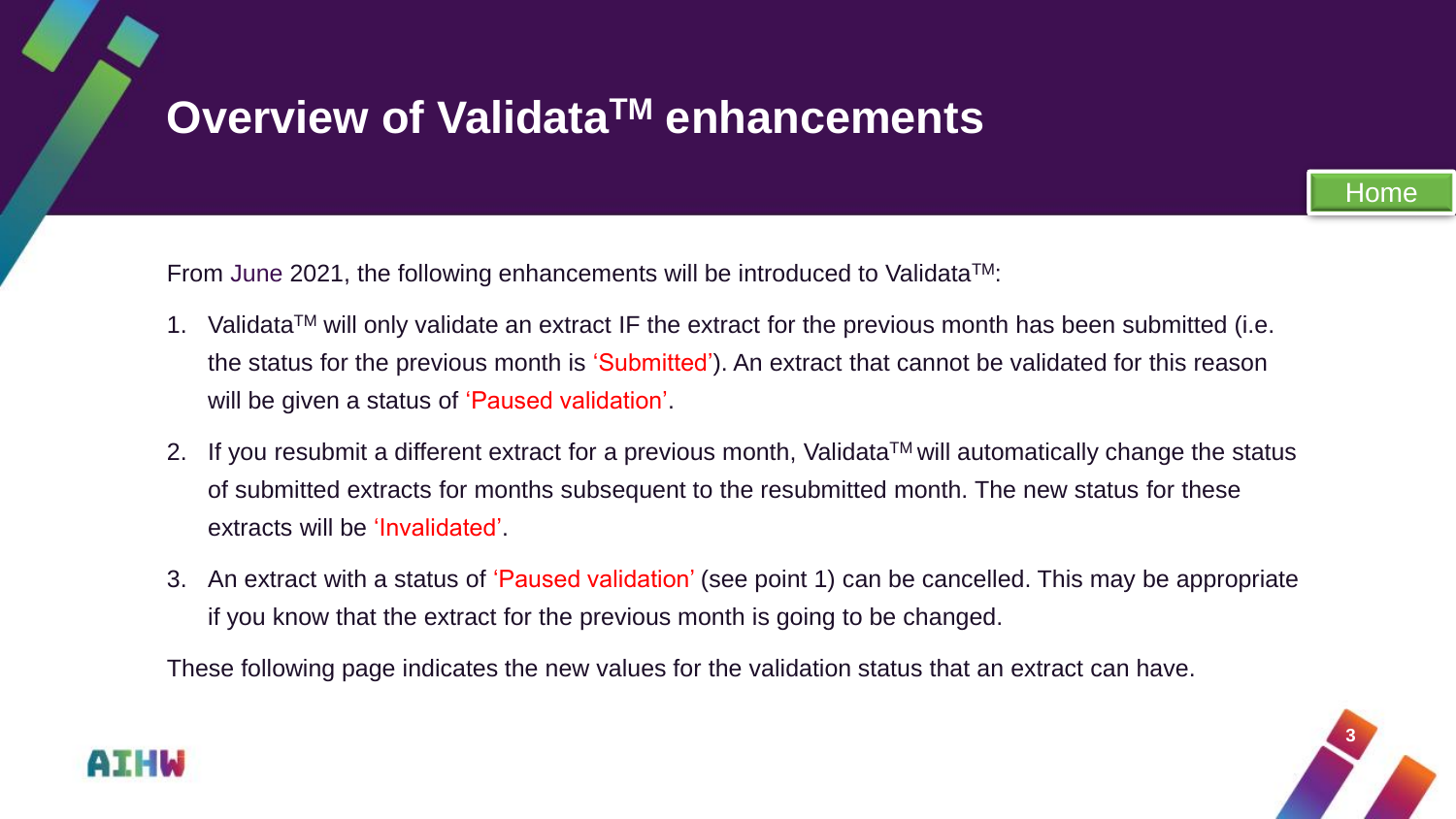# <span id="page-3-0"></span>**New validation 'status' types**

**Status**  (Red indicates a new status) **Reasons** Scanning Preliminary system checks to confirm that the extract is in the correct file structure. Loading The file structure is correct and is in the process of being loaded to the system. Validating The extract has passed further system checks and is undergoing the validation. Paused Validation | This indicates that the validation of this extract is awaiting a submission for the previous month and will be validated automatically once the file for the previous month is submitted. Invalidated This indicates that the extract has been withdrawn because it is validated against a submission that has been replaced. Validated The validation process has completed and validation results are available to view and act upon. Cancelled This indicates that the extract is no longer required. This may be used to remove an extract that is in a Paused validation state. Failed The extract has failed to commence the validation process. Submitted The submission process is complete. Validation results have been checked and the extract has no critical errors and has been submitted to Validata**™.**



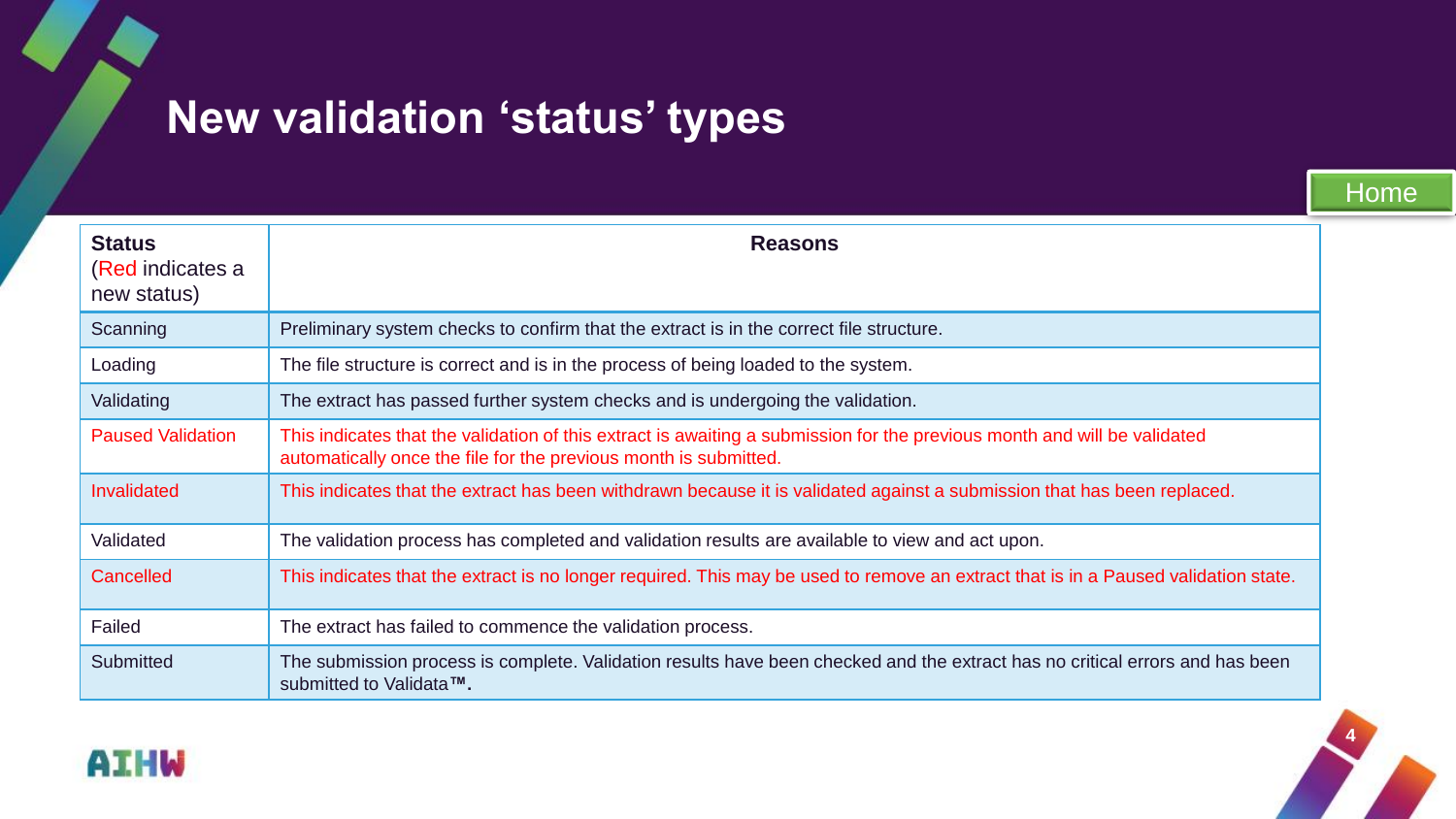# <span id="page-4-0"></span>**Why are these enhancements being made**

These enhancements mean that Validata™ will ensure extracts are loaded, validated and submitted in sequential order and that extracts are correctly validated against the most recently submitted extract for the previous month.

Previously:

- Extracts could be loaded out of sequence but caused a large number of critical errors.
- If a prior month was resubmitted the AIHW had to manually check that the subsequent months had also been resubmitted when required. The SHS Hotline had to follow-up any issues with agencies. This caused delays in correcting data.

These enhancements will:

- Stop extracts being validated out of sequence and therefore the critical errors this causes.
- Enable agencies to quickly identify extracts that need to be resubmitted if an extract for a previous month was changed then resubmitted.



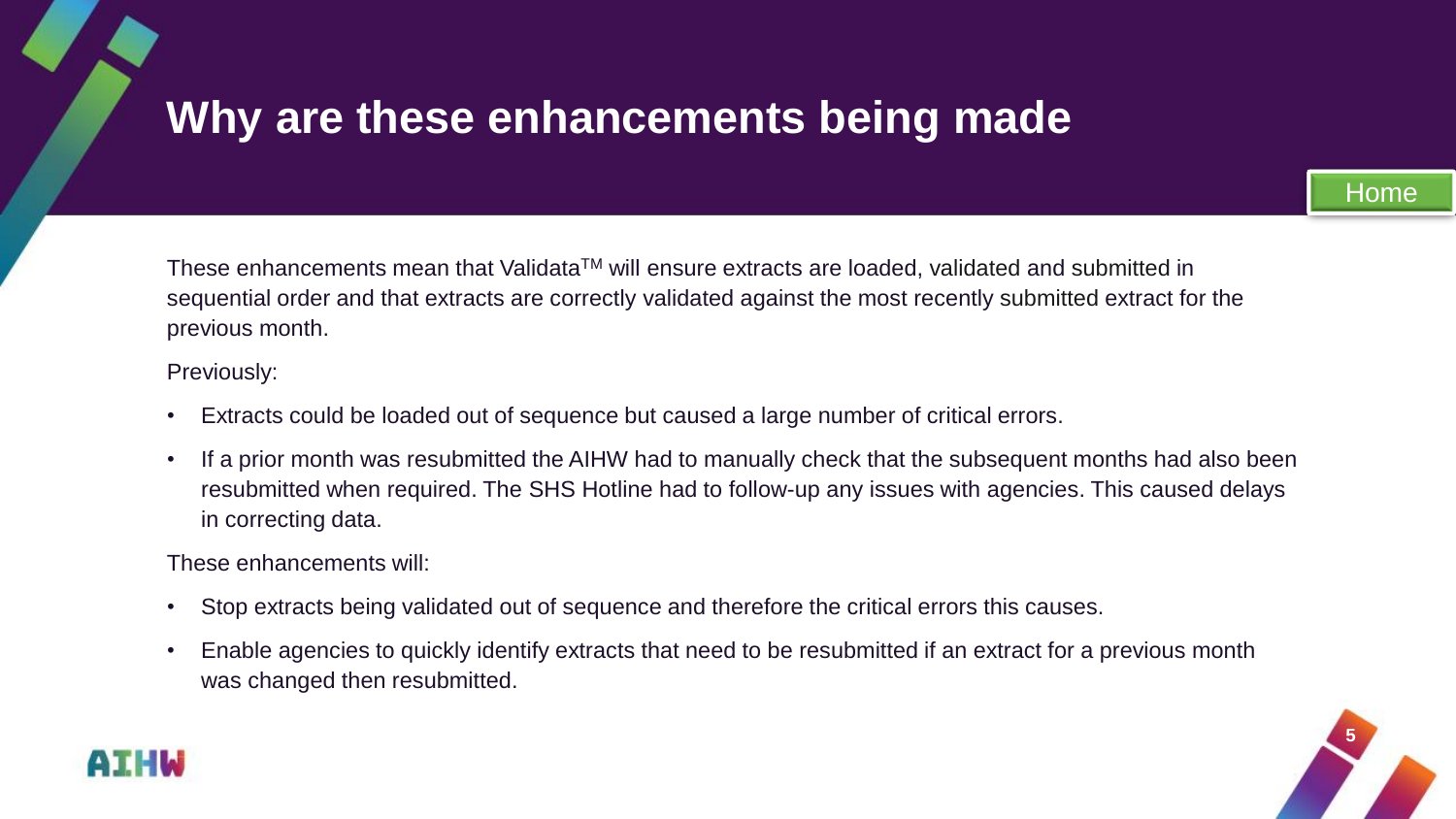# <span id="page-5-0"></span>**Trying to load extracts out of order**

If you load an extract and the validation process stops with a status of 'Paused validation' this means you have tried to load the extract before the extract for the previous collection month has been submitted.

- 1. Check the extract for the previous collection month.
- 2. This extract needs to be submitted before the next month's extract can be validated. Remember, critical errors must be resolved before an extract can be submitted.
- 3. When the previous month's extract has been submitted, the extract with 'Paused validation' will automatically complete the validation process. You will still need to check for critical errors and then submit the extract.

If the previous month's extract has a status of 'Invalidated' then you need to check the section 'Resubmitting a prior month's extract'.



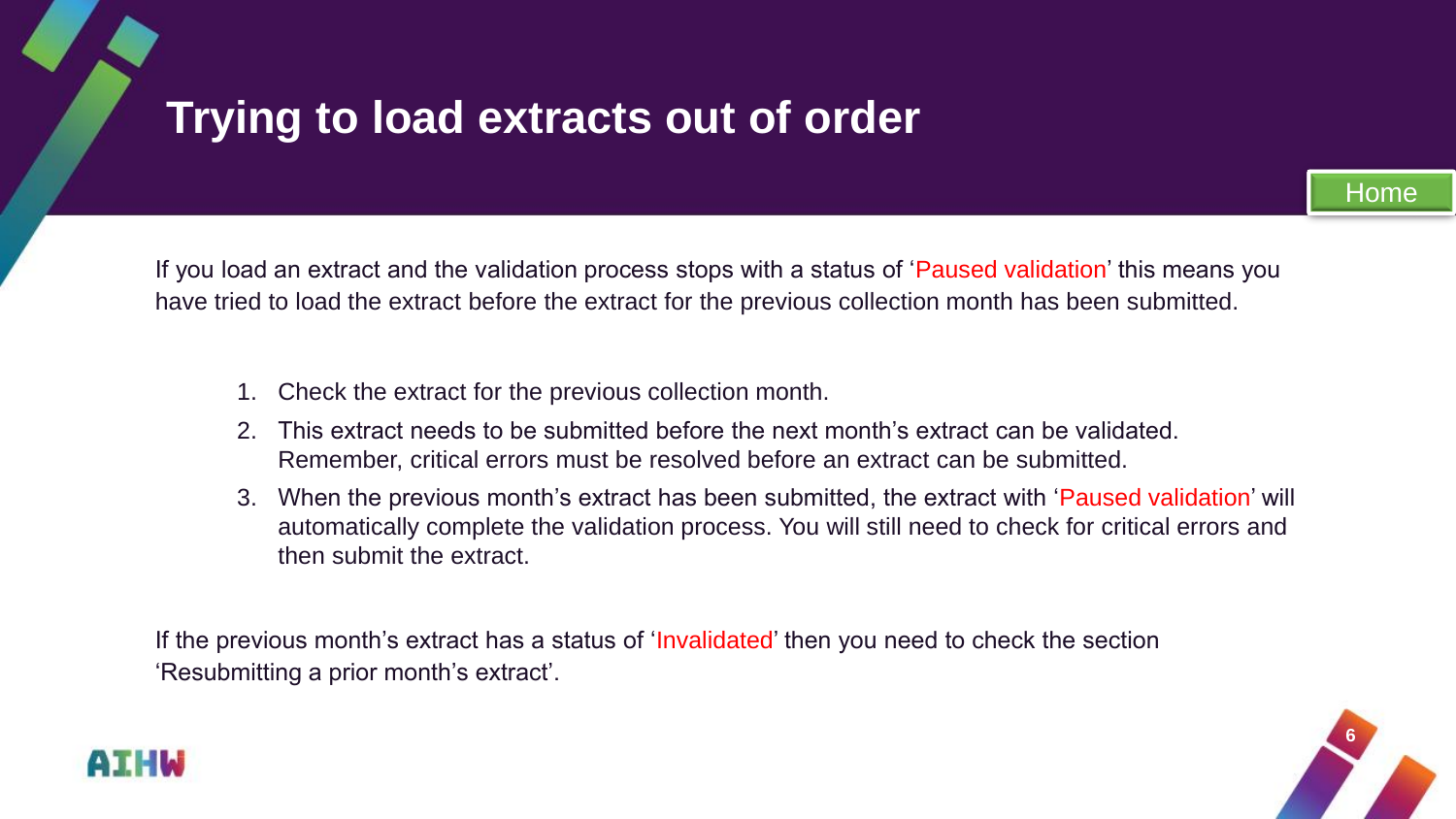# <span id="page-6-0"></span>**Example of 'Paused validation' status in Validata™**

|                                                                                  | Upload                                                                                                                                                                  | Summary                                 |                    | Reports            |  | User Admin                  |               | <b>Collection Help</b> |  |  |  |  |  |
|----------------------------------------------------------------------------------|-------------------------------------------------------------------------------------------------------------------------------------------------------------------------|-----------------------------------------|--------------------|--------------------|--|-----------------------------|---------------|------------------------|--|--|--|--|--|
| Upload data file                                                                 |                                                                                                                                                                         |                                         |                    |                    |  |                             |               |                        |  |  |  |  |  |
| REMEMBER: Submit the extract once it is validated with 0 critical errors.        |                                                                                                                                                                         |                                         |                    |                    |  |                             |               |                        |  |  |  |  |  |
|                                                                                  | <b>Collection period</b><br>2019 December<br>▼<br>No file selected<br><b>File</b><br><b>Upload</b><br><b>Browse</b><br>Allowed file types: .csv, .dat, .txt, .xml, .zip |                                         |                    |                    |  |                             |               |                        |  |  |  |  |  |
| Organisation activity<br>Test_Org1 (90000P)<br>Collection period: 2019 December. |                                                                                                                                                                         |                                         |                    |                    |  |                             |               |                        |  |  |  |  |  |
| C Refresh grid<br>$\triangle$ Clear filter<br><b>色 Submit</b><br>$+$ Expand all  |                                                                                                                                                                         |                                         |                    |                    |  |                             |               |                        |  |  |  |  |  |
|                                                                                  | Submissi                                                                                                                                                                | <b>File name</b>                        | Uploa $\downarrow$ | <b>Uploaded by</b> |  | Crit er                     | <b>Status</b> | <b>Details</b>         |  |  |  |  |  |
|                                                                                  | $\alpha$                                                                                                                                                                | $\alpha$                                | õ<br>Q             | Q                  |  | $\alpha$                    | $\alpha$      |                        |  |  |  |  |  |
| Test_Org1 (90000P)                                                               |                                                                                                                                                                         |                                         |                    |                    |  |                             |               |                        |  |  |  |  |  |
|                                                                                  |                                                                                                                                                                         | 669954 90000P Agency A 2019M12 06/04/20 |                    | Data Submitter     |  | Paused va<br>$\overline{0}$ |               | Actions                |  |  |  |  |  |
|                                                                                  |                                                                                                                                                                         |                                         |                    |                    |  |                             |               |                        |  |  |  |  |  |



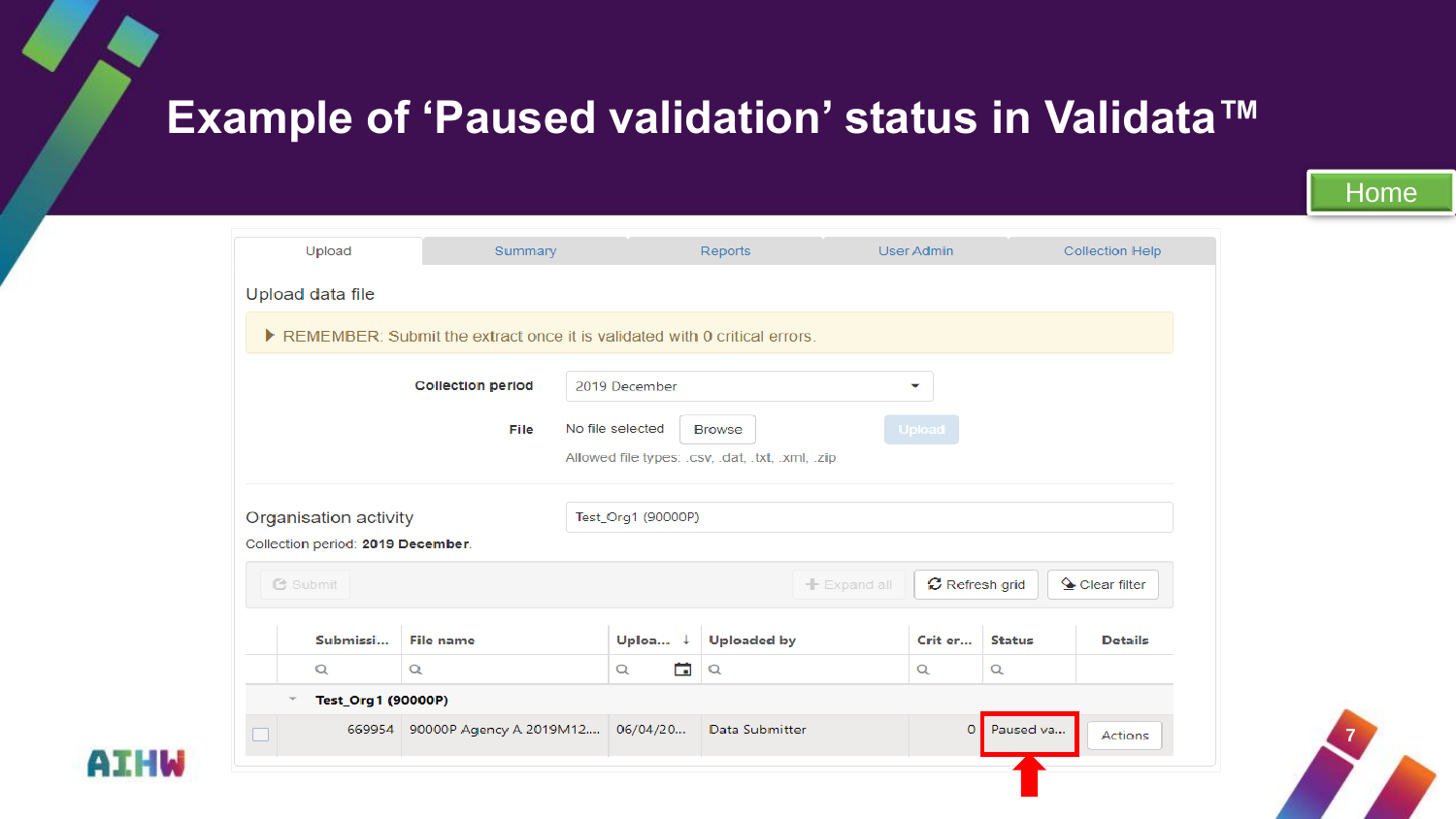# <span id="page-7-0"></span>**'Cancelled validation' status in Validata™**

If an extract has a status of 'Paused validation' it is possible to 'Cancel validation' for this extract.

You may wish to do this if you know that you have to reload this extract and therefore do not wish to continue validating the current extract when the previous month's extract has been submitted.

- An example may be that to fix the previous month's extract you had to add a client. In this case you may know that this client has also been added to the current month therefore requiring you to reload the current extract.
- To 'Cancel validation' you need to:
- 1) Click on 'Actions' button
- 2) On Validations details page you click on the 'Cancel validation' button.



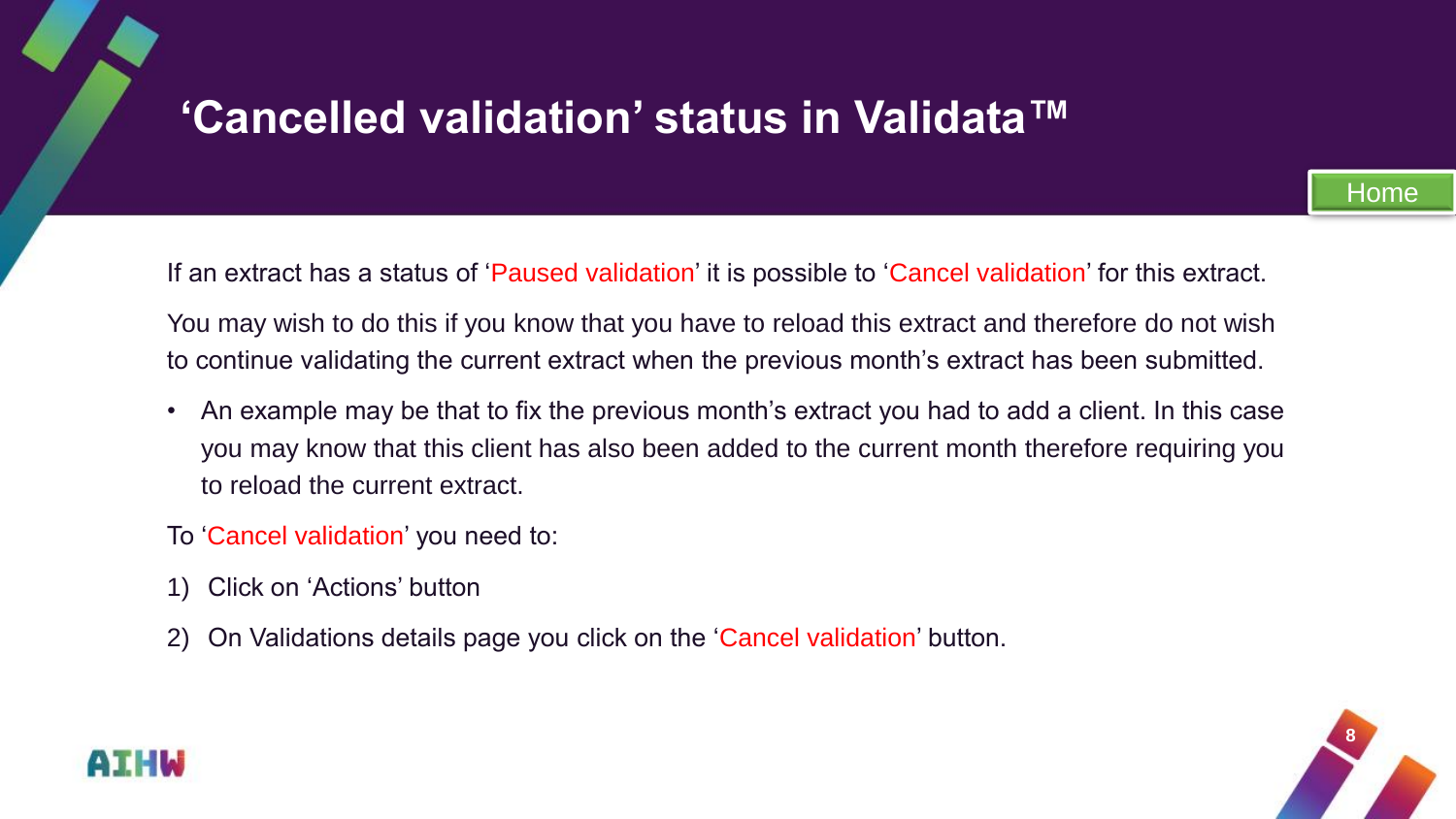#### **Example of cancelling a submitted extract made to Validata™**

Welcome Data Submitter Upload queue Help Log out  $\mathbf{z}$ **Validation details Australian Government** C VALIDATA(UAT\_OnPrem) **Australian Institute of Health and Welfare File Summary** The file is awaiting a submission for the previous collection period and will be validated automatically once the file for the Home / Homelessness\_UAT2 - SHS\_UAT2 / Upload previous collection period is submitted. Please click 'Cancel Validation' if your file does not need to validate. Homelessness\_UAT2 SHS\_UAT2 Upload Collection Help SHS UAT2 **Submission ID:** 669899 Checksum: 2C3F22FB46FE1CE7F6E74287A7B2A349 Status: **Paused validation Created by:** Data Submitter Upload data file Data collection: SHS\_UAT2 **Created date:** 25/03/2021 14:58:27 REMEMBER: Submit the extract once it is validated with 0 critical errors. **Collection period:** 2019 December Original file: Download Organisation: Agency B **Collection period** 2019 December  $\check{}$ **Validation Conditions** File No file selected Browse Allowed file types: .csv, .dat, .txt, .xml, .zip + Validation Sets Applied Organisation activity Please select an organisation... ٠ Collection period: 2019 December **File Validation Details C** Submit  $+$  Expand all **Validation Summary** Submissi... File name Uploa...  $\downarrow$  Uploaded by Crit er... Status **Details** The submission has not been validated yet or no validation results were added.  $\Omega$  $\alpha$  $\alpha$  $\begin{array}{c} \hline \end{array}$  $\alpha$  $\alpha$  $Q$  $-$  Agency B (90001A) 0 Paused va... 669899 90001A Agency B 2019M12.... 25/03/20... Data Submitter Actions **Cancel Validation** Close  $1 \hspace{2.5cm} 2$ **9**

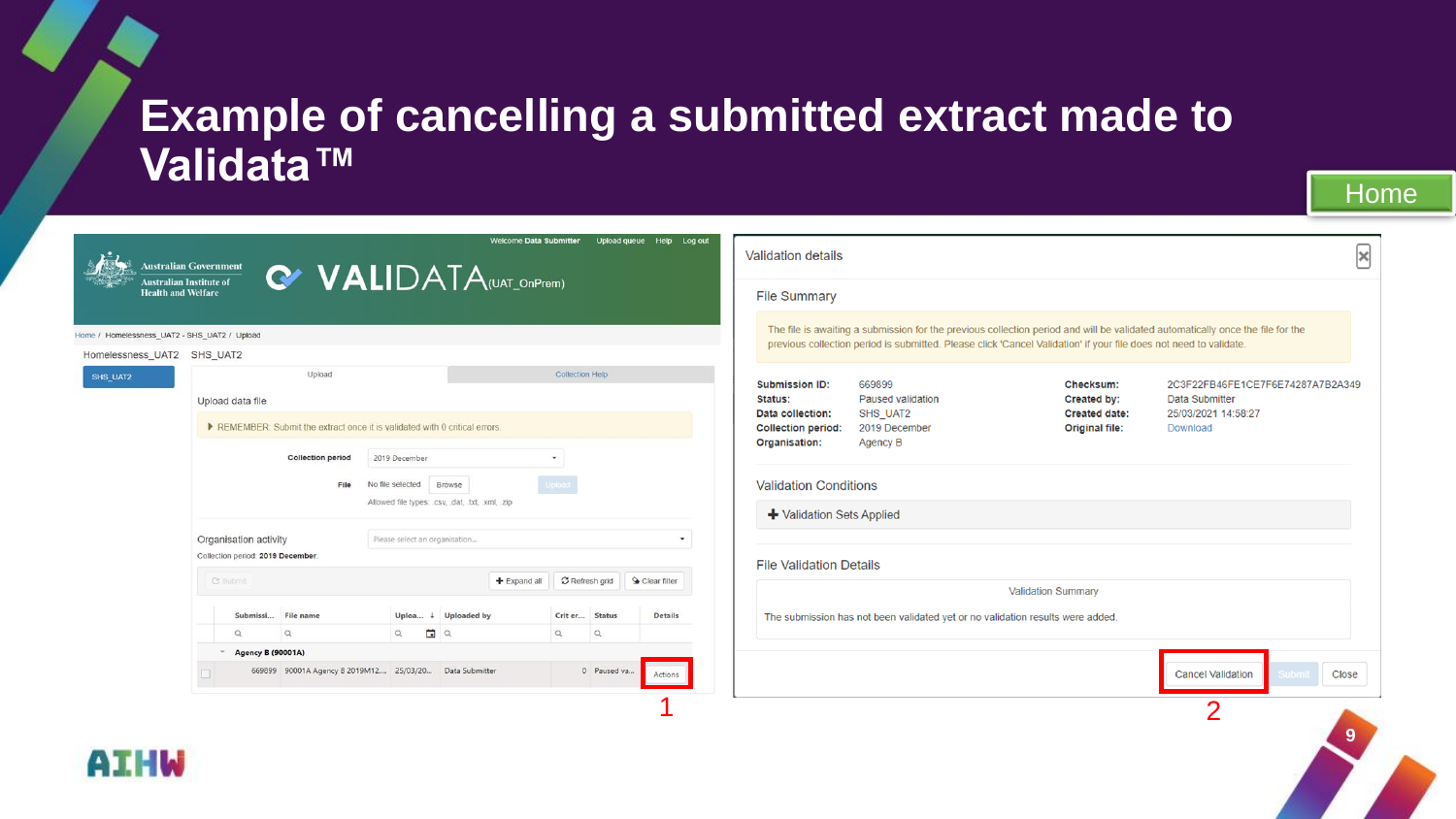# <span id="page-9-0"></span>**Resubmitting a prior month's extract**

[Home](#page-1-0)

When you resubmit a month's extract, Validata™ will automatically change the status of submitted extracts for the subsequent months to 'Invalidated'.

• In the example below, the September extract is resubmitted.



- Extracts for October and November will need to be reloaded, checked for errors and submitted in sequential order, i.e. October then November.
- If you try to upload the current month, December, without resubmitting October and November then the December extract will load but will then stop with a status of 'Paused validation'.
- The upload process for the December extract will not complete **until** the October and November extracts have been submitted.



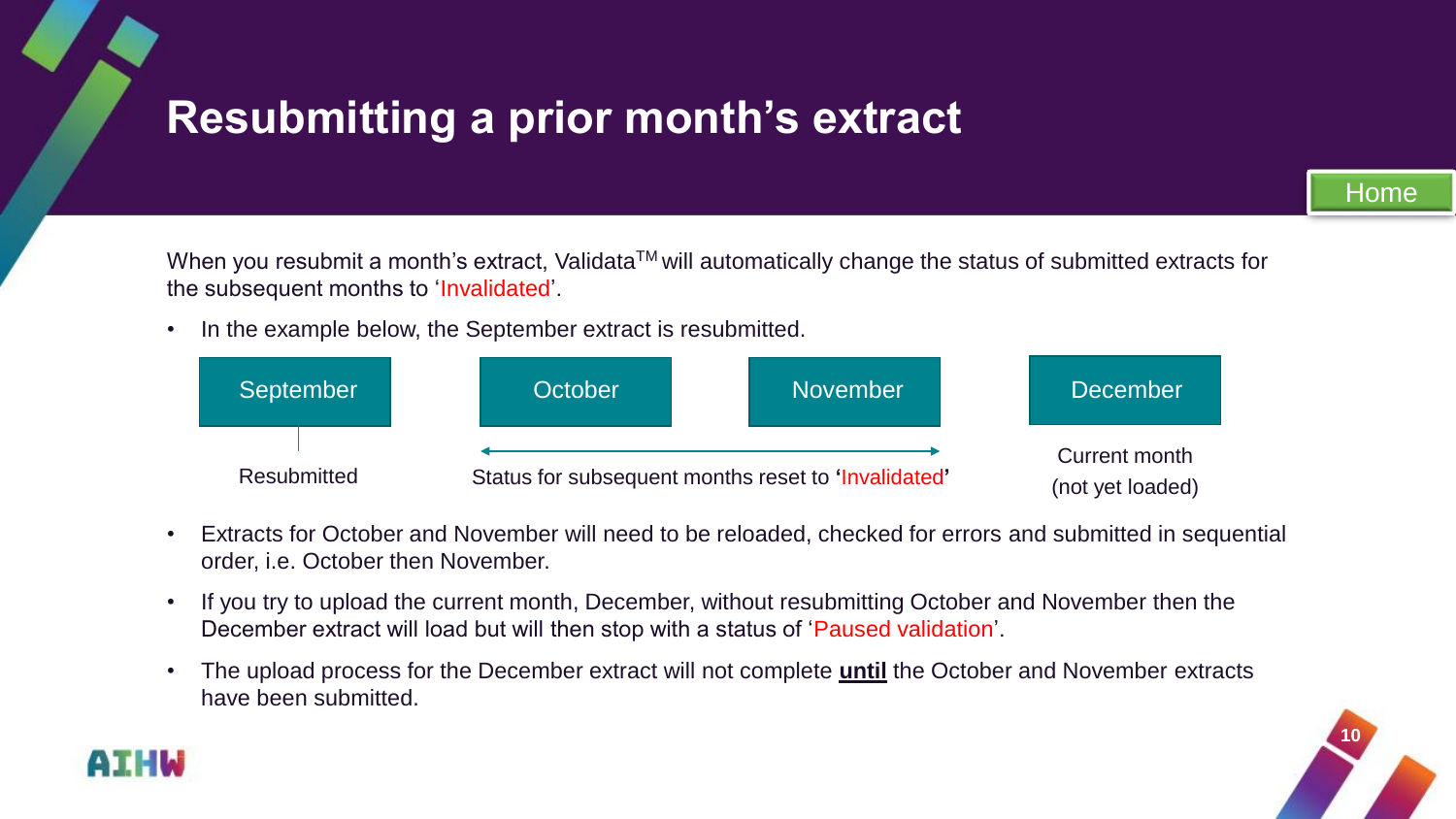### **Example of an email with an Invalidated status**

**11**

When a resubmission is made you will receive an email noting the subsequent months where the status for the extract has been changed to **'Invalidated'**.

| Note: Please DO NOT respond to this email. This is a system generated email.                                                                                                                                  |
|---------------------------------------------------------------------------------------------------------------------------------------------------------------------------------------------------------------|
| Collection set name: Homelessness UAT2<br>$\bullet$                                                                                                                                                           |
| • Collection name: SHS UAT2                                                                                                                                                                                   |
| • Collection period: 2019 September                                                                                                                                                                           |
| · Filename: 90000P Agency A 2019M09 - Checksum.xml                                                                                                                                                            |
| • File uploaded date/time: $4/6/2021$ 11:16:29 AM +10:00                                                                                                                                                      |
| Dear Data Submitter.                                                                                                                                                                                          |
| You have submitted a file to a previous collection period - Submission ID 669953.                                                                                                                             |
| As a result of this, the submissions (listed below) in the subsequent collection periods have been changed to an Invalidated status. Please return to Validata™ to upload and submit the data files for these |
| collection periods.                                                                                                                                                                                           |
| Invalidated submissions:                                                                                                                                                                                      |
| Collection period - 2019 October<br>٠                                                                                                                                                                         |
| Id - 669951                                                                                                                                                                                                   |
| Filename - 90000P Agency A 2019M10.xml                                                                                                                                                                        |
| • Collection period - 2019 November<br>Id - 669947                                                                                                                                                            |
| Filename - 90000P_Training_2019M11.xml                                                                                                                                                                        |
| • Collection period - 2019 November                                                                                                                                                                           |
| Id - 669952                                                                                                                                                                                                   |
| Filename - 90000P Agency A 2019M11.xml                                                                                                                                                                        |
| You can contact your collection administrator for assistance.                                                                                                                                                 |
| Specialist Homelessness Services (SHS) Agencies ONLY phone 1800 627 191 (opt. 2) or email homelessness@aihw.gov.au                                                                                            |
| Regards,                                                                                                                                                                                                      |
| Validata Admin Team                                                                                                                                                                                           |

**AIHW**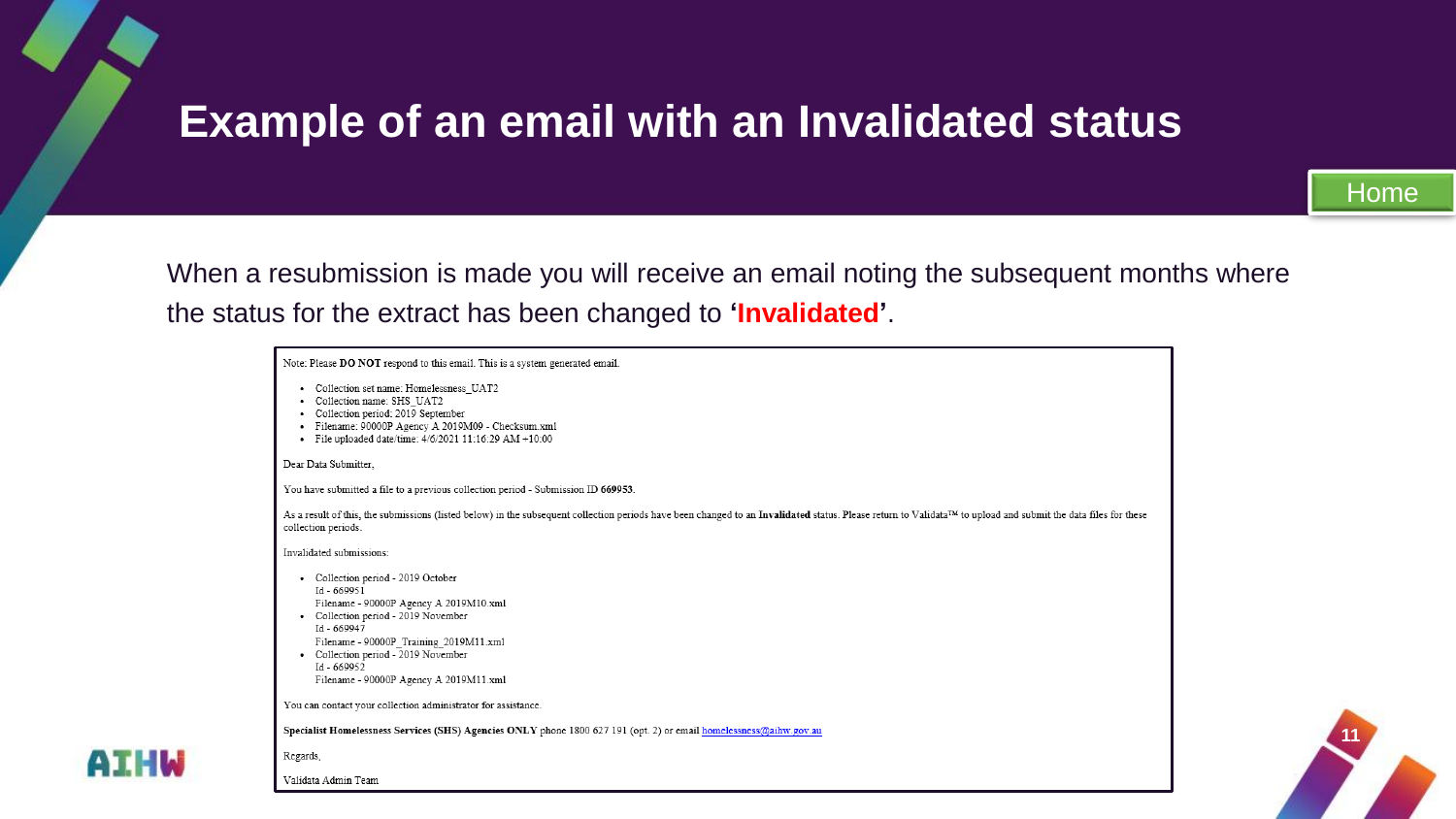### <span id="page-11-0"></span>**Example of 'Invalidated' status in ValidataTM**

[Home](#page-1-0)

**12**

Extracts for months where the status is changed to 'Invalidated' will be displayed in Validata™

| as follows: |                                                                           |                                  |                                             |                    |  |                                |               |                        |  |  |  |  |
|-------------|---------------------------------------------------------------------------|----------------------------------|---------------------------------------------|--------------------|--|--------------------------------|---------------|------------------------|--|--|--|--|
|             | Upload                                                                    | Summary                          | <b>Reports</b>                              |                    |  | User Admin                     |               | <b>Collection Help</b> |  |  |  |  |
|             | Upload data file                                                          |                                  |                                             |                    |  |                                |               |                        |  |  |  |  |
|             | REMEMBER: Submit the extract once it is validated with 0 critical errors. |                                  |                                             |                    |  |                                |               |                        |  |  |  |  |
|             |                                                                           | <b>Collection period</b>         | 2019 October<br>٠                           |                    |  |                                |               |                        |  |  |  |  |
|             |                                                                           | File                             | Upload<br>No file selected<br><b>Browse</b> |                    |  |                                |               |                        |  |  |  |  |
|             | Allowed file types: .csv, .dat, .txt, .xml, .zip                          |                                  |                                             |                    |  |                                |               |                        |  |  |  |  |
|             | Organisation activity                                                     |                                  | Test_Org1 (90000P)                          |                    |  |                                |               |                        |  |  |  |  |
|             | Collection period: 2019 October.                                          |                                  |                                             |                    |  |                                |               |                        |  |  |  |  |
|             | <b>色 Submit</b>                                                           |                                  | $+$ Expand all                              |                    |  | C Refresh grid<br>Clear filter |               |                        |  |  |  |  |
|             | Submissi                                                                  | <b>File name</b>                 | Uploa $\downarrow$                          | <b>Uploaded by</b> |  | Crit er                        | <b>Status</b> | <b>Details</b>         |  |  |  |  |
|             | $\alpha$                                                                  | Q                                | 茴<br>Q                                      | Q                  |  | Q                              | Q             |                        |  |  |  |  |
|             | Test_Org1 (90000P)<br>٠                                                   |                                  |                                             |                    |  |                                |               |                        |  |  |  |  |
|             | 669951                                                                    | 90000P Agency A 2019M10 06/04/20 |                                             | Data Submitter     |  | $\overline{0}$                 | Invalidated   | Actions                |  |  |  |  |

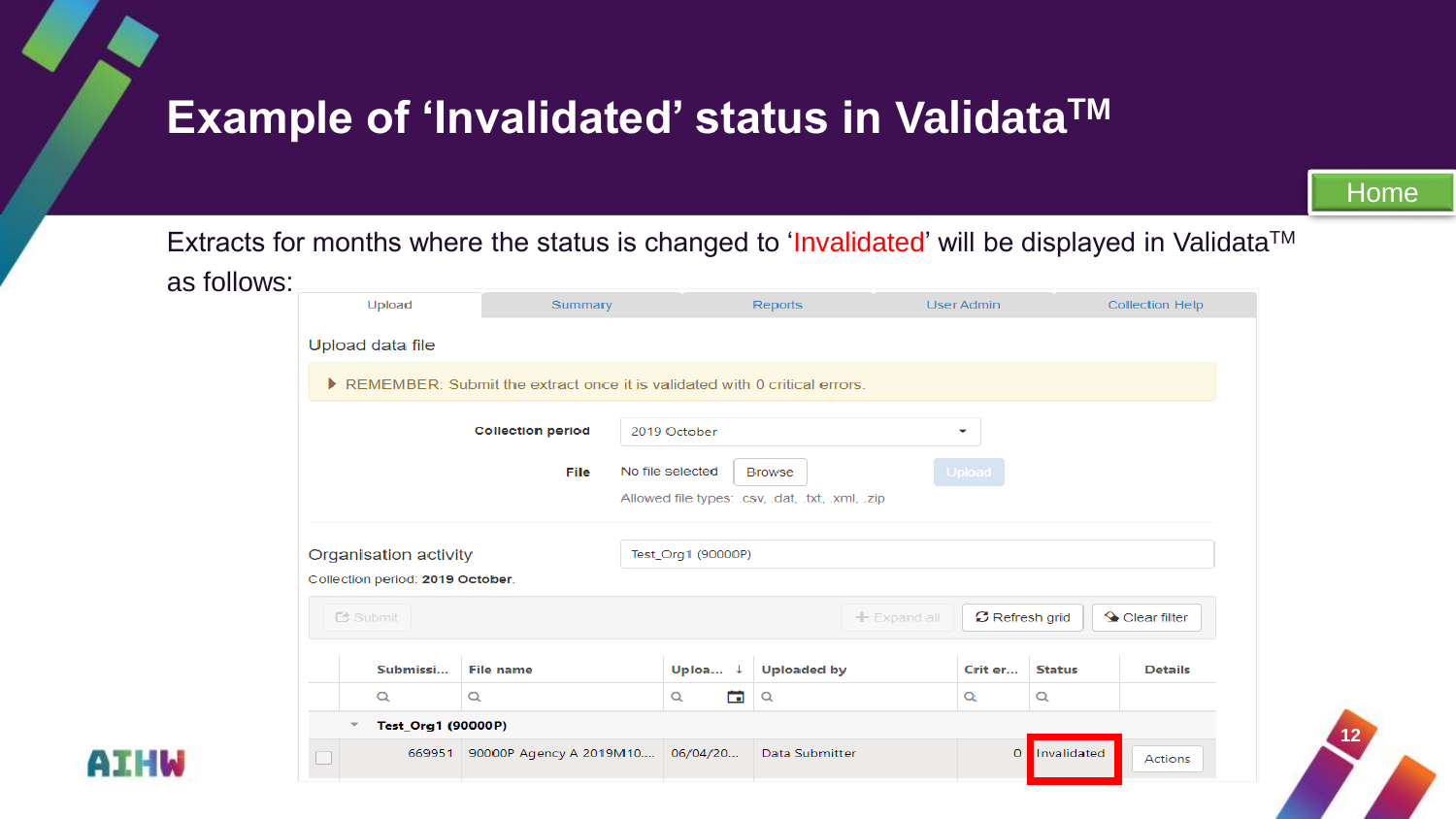#### <span id="page-12-0"></span>**Summary**

- Validata<sup>TM</sup> will only validate an extract IF the extract for the previous month has been submitted (i.e. the status for the previous month is 'Submitted'). An extract that cannot be validated for this reason will be given a status of 'Paused validation'.
- When an extract is resubmitted in Validata™, it will automatically change the status of submitted extracts for subsequent months – to 'Invalidated'. These extracts need to be reloaded, validated and submitted in sequential order.